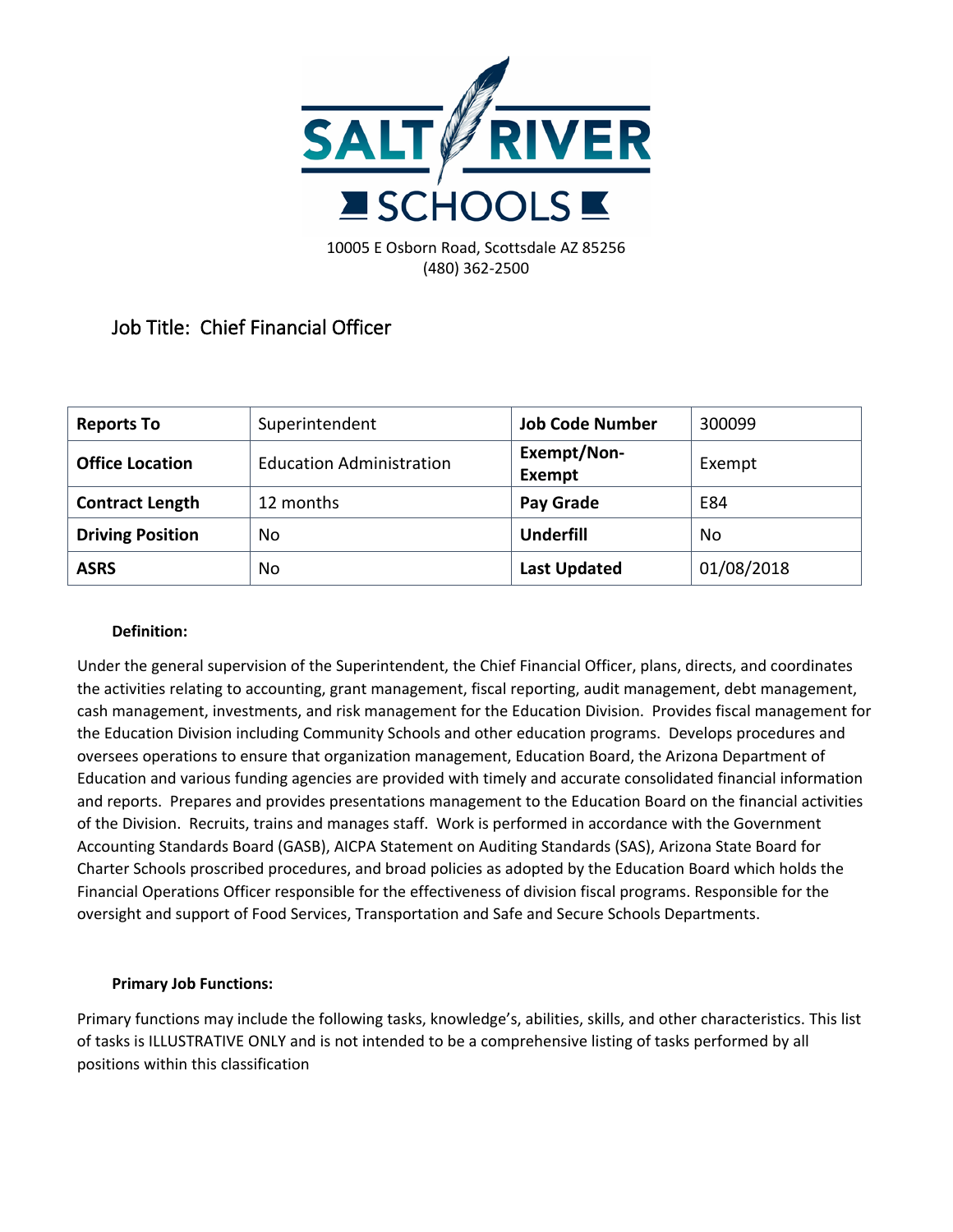



## **Job Duties:**

- 1. *Financial Reporting*: Manages the development of financial reports:
	- Oversees and manages the formatting, preparation, consolidation, publication and printing of financial reports for Community Schools, the Education Board and banking institutions including but not limited to: Community Schools' Consolidated Financial Report; grant funding agency fiscal reports; details and ratios for the Education Division Quarterly Reports.
	- Schedules and coordinates compilation and reconciliation of financial data for inclusion in monthly, quarterly, and annual consolidated financial reports; and, enforces consistent standards for elimination of adjusting entries.
	- Analyzes and reviews financial statements, records and reports for irregularities or reporting violations.
	- Prepares Comprehensive Annual Financial Report (CAFR); Single Audit OMB A-133; State Legal and Procurement Questionnaires.
	- Assures compilation and maintenance of backup schedules and documentation of the financial information that is included in the Community School's annual audited financial reports.
	- Provides the Tribal Government's Finance Department with financial information and data necessary to accurately maintain the Government's financial records and financial statements.
	- Develops ad-hoc financial statistics and undertakes analytical projects.
- *2. Closing of Books*: Manages monthly and annual closing of the books:
	- Ensures that the Community Schools' books are closed within ten (10) business days following the end of the month.
	- Reviews and approves all journal entries prepared by the Community Schools' fiscal staff.
	- Ensures that all balance sheet accounts are reconciled on a monthly basis and that reconciling items are recorded by the beginning of the following month.
	- Works with Government Finance staff to ensure accuracy of Due to/from and Transfers balances
	- Reviews a monthly Grant Activity Schedule to ensure timely spending and management of grants.
	- Reviews financial statements and records on a monthly basis to ensure that financial reports accurately reflect the true financial status of the Education Division.
	- Minimizes audit adjustments by ensuring accuracy of data contained in the trial balance on a monthly basis.
	- Keeps the Superintendent and Education Board informed of problems and concerns impacting the cash flow of the Education Division by performing financial analysis and tests.
- *3. Audits*: Manages audit plan/s on behalf of Community Schools, both annual and programmatic:
	- Manages compilation and preparation of data and documents for external auditor including maintenance of audit plans and checklists.
	- Assures timely and accurate provision of "prepared by client" (PBC) documents to auditors.
	- Responds to auditor inquiries and reviews and approves all information before it is provided to the auditors.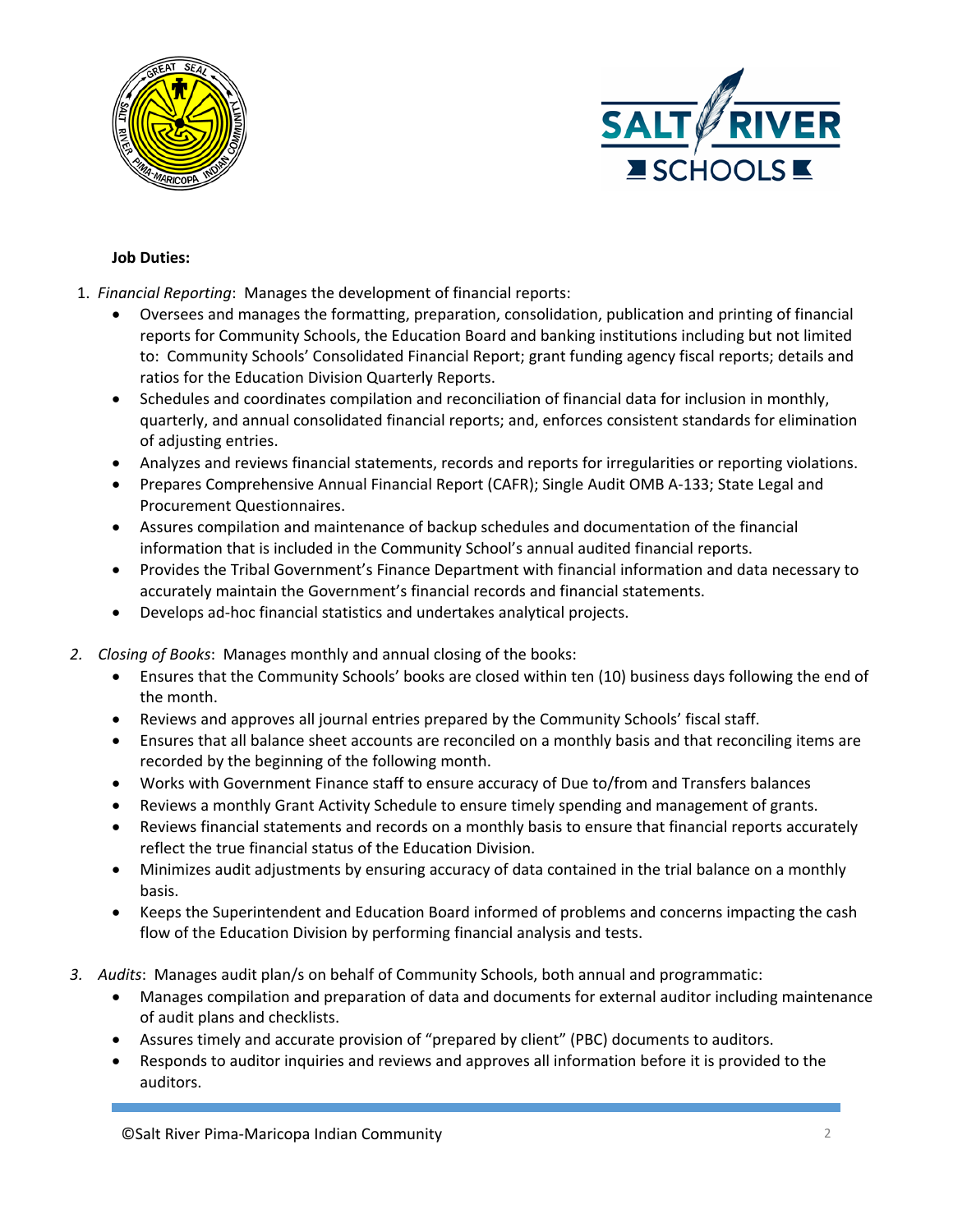



- Manages the resolution process to assure that any audit findings are resolved in an adequate and timely manner.
- Signs the management REP let.
- *4. Policies and procedures/compliance*: Manages development of Education Division fiscal policies and procedures:
	- Manages the development, refinement and documentation of procedures related to financial transactions, reporting, and internal controls for the Education Division in concert with overall Tribal Finance business systems.
	- Monitors and ensures compliance with federal, state and tribal financial reporting standards and guidelines including BIA, State of Arizona, DOL and other grant reporting requirements.
	- Maintains and updates as necessary proper documentation of control activities as specified in SAS 104- 111, or as recommended by Treasury's Senior Compliance Analyst, Internal Audit, or External Audit.
	- Ensures adherence to overall Tribal Government policies and procedures that apply to Community Schools, including, but not limited to the Procurement Policy, the PCard Policy and the Travel and Entertainment Policy.
	- Assures compliance with all applicable Government Accounting Standards (GAS); Generally Accepted Accounting Principles (GAAP); and with grant contract provisions.
	- Directs the planning, organization, and implementation of overall procedures for fiscal reporting and administration, purchasing, risk management, cash management, investments and external audit management within the parameters of overall SPRMIC systems.
	- Demonstrates continuous effort to improve operations, decrease turnaround times, streamline work processes, and work cooperatively and jointly to provide quality seamless customer service.
	- Directs, plans, and coordinates the inventory and disposal of fixed assets.
- 5. *Presentations*: Prepares and presents complex financial materials:
	- Makes presentations to management, the Community Council, Education Board and/or the public regarding consolidated financial reports, or as the need arises
	- Ensures the Assistant Director for Business Services, Director and Education Board are promptly notified of adverse financial results and trends impacting cash flow or ability to repay debt.
- 6. *Special Projects*: Assists the management team in a variety of ad hoc projects as required:
	- Works with the Education management team to develop departmental and division specific strategic plans.
	- Provides assistance with public relations related to financial accountability, governmental relations and planning as necessary.
	- Directs and participates in management studies, and reports on complex financial analysis and organizational and administrative policies.
	- Provides support for the evaluation, consolidation and communication of the Education Division 20-Year Cash Flow projection information.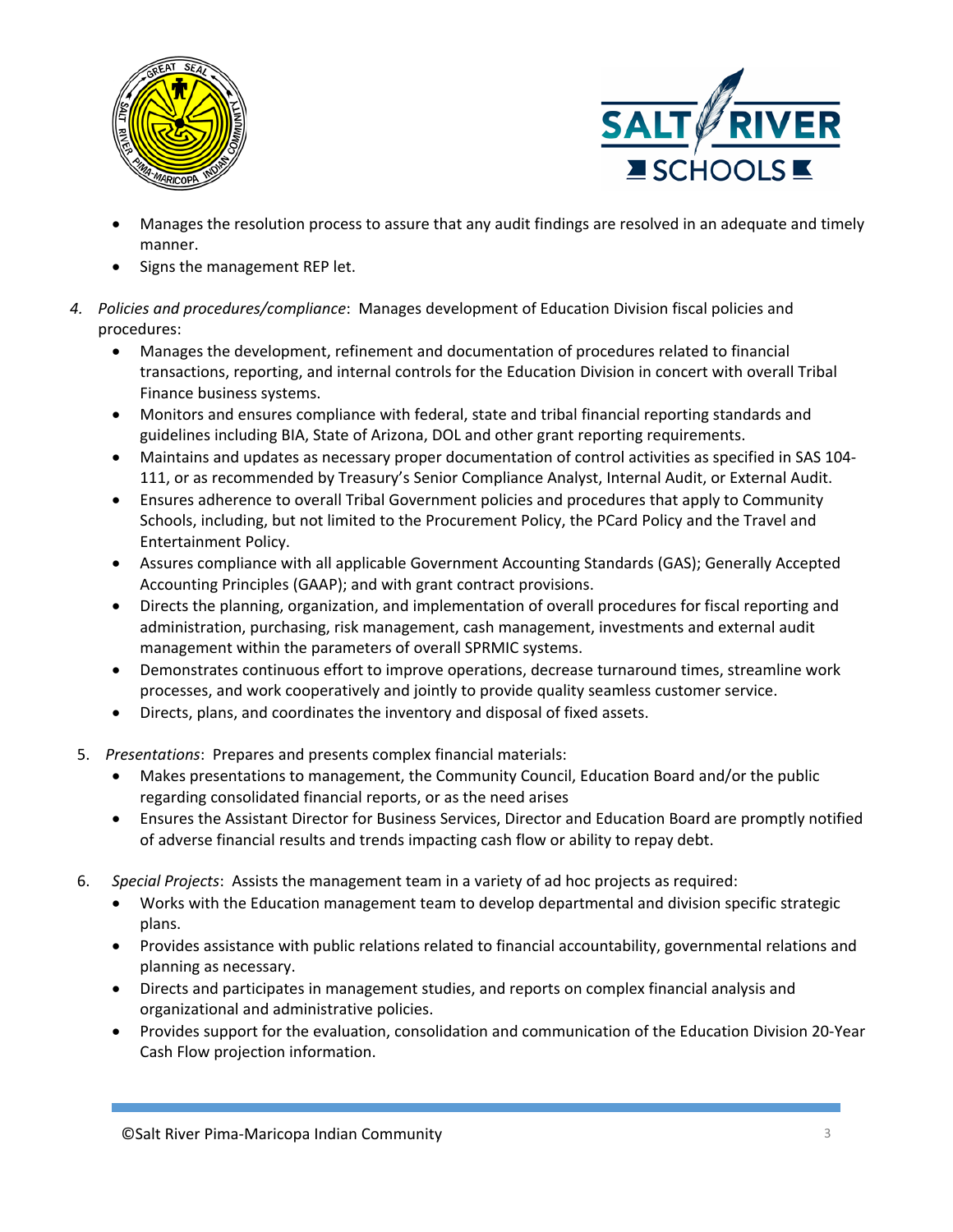



- Works with the Community's Retirement Benefit Compliance & Advisory Committee and Risk Control Committee on benefits and risk management matters, respectively.
- Fills in leadership gaps as needed.
- Provides project management for identified projects.
- Complete non-finished/non-owned projects as necessary.
- Implement and monitor organization structure enhancements and department goals.
- Assist in developing department goals and strategies.
- Designed plan for teacher step recovery (compensation) including financial impact review.
- Assist in developing agenda guidelines to guide the division in open meeting law.
- Develop guidelines for the division to meet ASRS and all other retirement plans.
- Design and implement old and current prop 301 performance and base pay plans.
- Perform annual risk assessment.
- Collaborate with executives and site staff to review test data, curriculum, and student work to facilitate the development of action plans to improve student achievement.
- Identify, collaborate and facilitate partnerships with school improvement specialists with a focus on improved student achievement and outcomes.
- 7. *Supervision and Mentoring:* Manages assigned fiscal staff:
	- Plans, organizes, directs and controls fiscal and internal control functions and staff.
	- Assures clear communication of fiscal and internal control procedures and principles to non-fiscal staff who participate in fiscal business systems and processes.
	- Develops performance standards, plans and conducts evaluations of fiscal staff subject to Superintendent approval. Supervision includes: mentoring staff to achieve technical and customer service skills; monitoring staff effectiveness; recognizing achievements; and, correcting performance deficiencies as required.
	- Trains and familiarizes fiscal staff on procedures and techniques for utilizing reporting formats to document and record financial data and related entries.

## **Required Knowledge, Skills and Abilities:**

As a key element of this position, the individual must possess leadership and management skills which are documented and demonstrated and must be able to display the ability to know when to utilize the necessary skills. The individual must also possess the ability to team build, team participate and facilitate. The individual must have a demonstrated ability to work with diversity and with a wide range of external agencies as a contributing team player.

## **Leadership:**

- $\infty$  Proactive Leader- works effectively without close supervision.
- Strong communication abilities, able to collaborate and be a team player. Values Community engagement, brings a spirit of enthusiasm and energy to the Division.
- Demonstrates the core value of Respect for all individuals.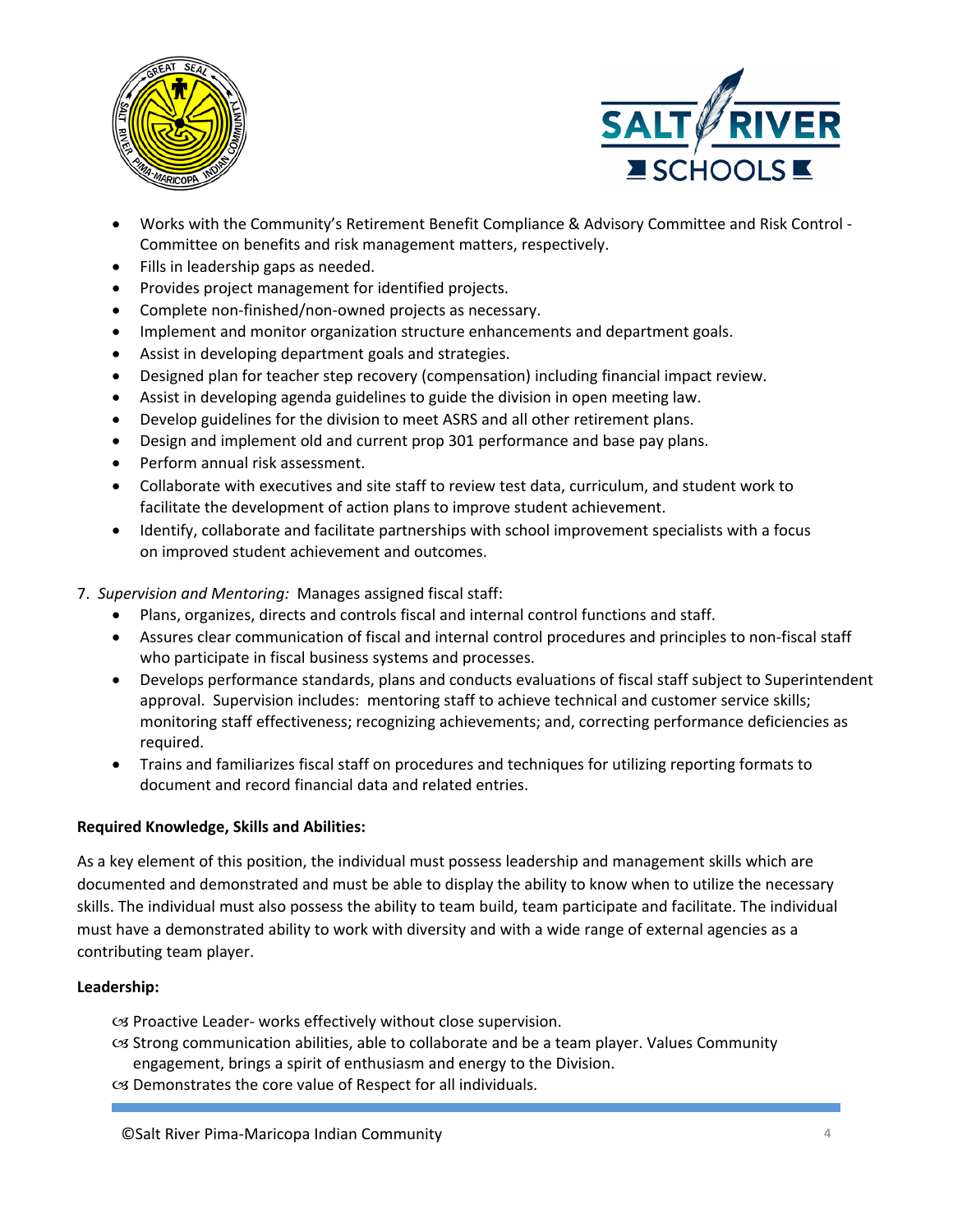



Strong values which include; Integrity, Excellence, and a Focus on Learning.

- $\infty$  Presents a positive image of the Division and self.
- Motivates, inspires, and moves other adults to action to achieve ambitious goals
- $\infty$  Skilled at re-envisioning, building, and managing a team, especially in a time of growth and change; excellent at identifying talent and taking advantage of each person's skills and contribution to team effort.
- $\alpha$  Builds and maintains positive relationships with individuals and groups.
- Moves groups to consensus and resolves conflicts. Exhibits willingness to have difficult conversations.
- Builds coalitions and works collaboratively with diverse stakeholders at all levels, including but not limited to division staff, students, families, the Community, and/or advocacy groups
- Establishes clear expectations, deliverables and deadlines.
- cs Sets clear agendas and facilitates effective meetings.

cs Ability to train, supervise and evaluate staff from different cultural backgrounds and skill sets.

## **Planning:**

- Understands how various systems / departments interact to achieve the long term goal.
- Makes decisions using data and technology.
- Takes initiative to solve problems and create stakeholder buy-in.
- Identifies and prioritizes mission critical issues with alignment of people, time and resources.
- Offers innovative solutions to seemingly intractable problems.
- Exhibits strong focus on goals and results. Sets clear metrics for success.
- Assist with targeted outreach efforts for recruitment in accordance with SRPMIC hiring preference policy.
- Assist the Education Division's departments in implementing the Division's strategic plan.
- Excellent interpersonal skills in the areas of creating a problem solving environment, conflict resolution and decision-making processes.
- Ability to forecast and project needs based various data sources.
- Utilize good organizational skills for planning and developing.
- Ability to create, monitor and adjust department goals aligned to Education Division goals and priorities.
- Demonstrates excellent execution and project management skills, including attention to detail, organizational skills, ability to balance the big picture with detailed steps to reach the end goal, and ability to balance multiple projects under tight deadlines.

## **Management:**

- Demonstrates knowledge and good judgment in matters of education policies and procedures.
- $C3$  Follows through to completion on assignments and tasks.
- Utilizes sound, best practices for management skills.
- Able to work evenings and weekends, as needed.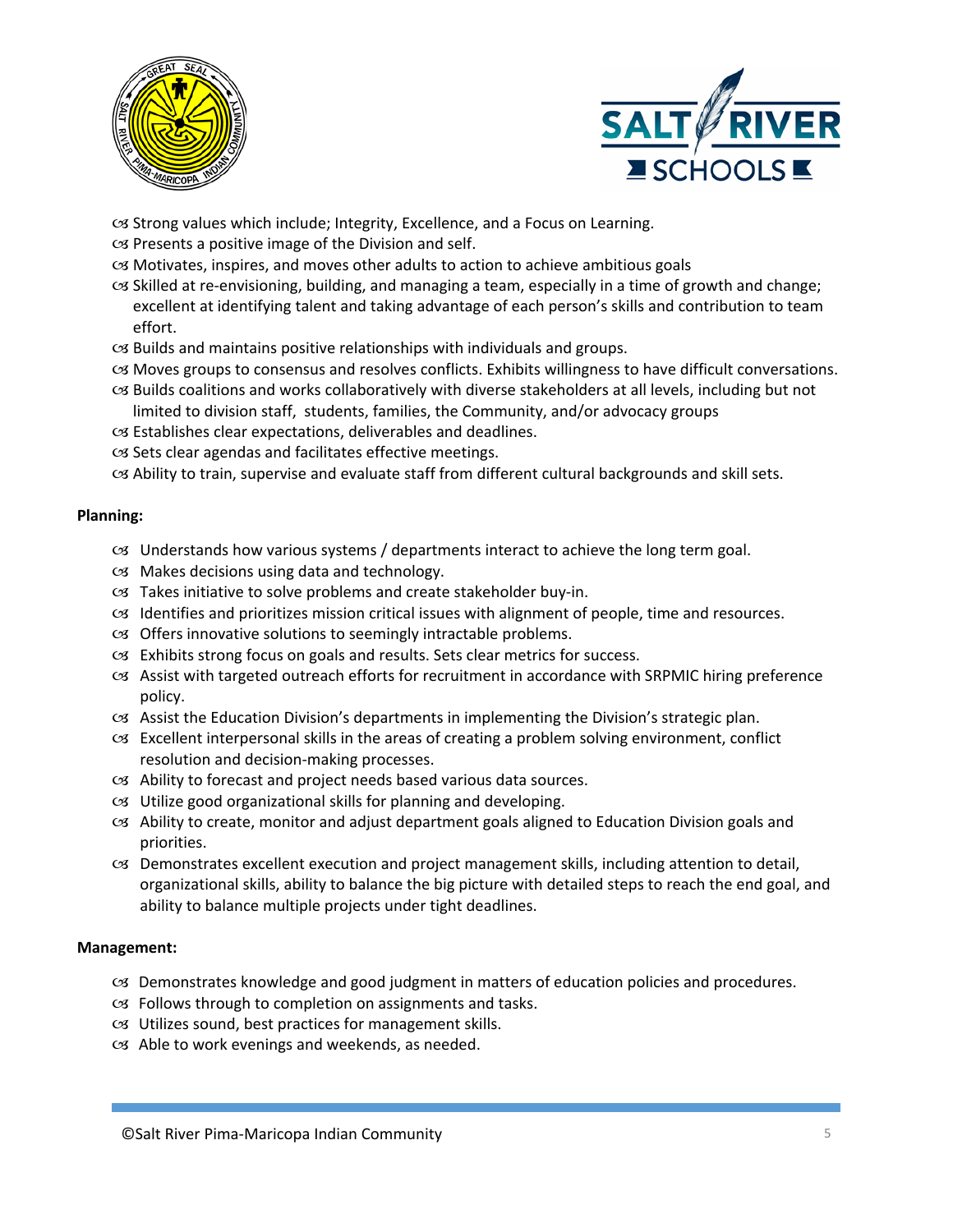



## **General Duties**

Performs other related duties as assigned for the purpose of ensuring the efficient and effective functioning of the work unit. Performs other job related duties as assigned by the Superintendent, Community Manager, Community Treasurer, the Education Board and the Community Council.

## **Knowledge, Abilities, Skills, and Other Characteristics:**

## **A willingness to learn and understand:**

 History, culture, traditions, and customs of the Salt River Pima-Maricopa Indian Community or a willingness to learn.

## **Knowledge of:**

- All of Education Division Policies and most of the Procedures; GAAP; GASB; State Laws for Charter Schools; Federal regulations for BIE grant schools; OMB-A87 and A133; and SAS.
- School system operations.
- Fiscal reporting requirements under a local government.
- Grant management principles and practices.
- Principles and practices of Generally Accepted Accounting Principles (GAAP), Financial Accounting Standards (FAS) and Government Accounting Standards (GAS).
- Asset management.
- Purchasing and materials management.
- Federal, state, city and Community governmental and non-governmental agencies.
- Microsoft Office Suite applications and PeopleSoft HRMS.
- Uniform System of Financial Records for Arizona School Districts

#### **Skilled in:**

- Establishing and maintaining effective working relationships with Education Division staff, Community members, Education Board, Tribal Government, or staff as well as with outside entities.
- Developing, revising and implementing finance/accounting-oriented best practices and procedures.
- Understanding and applying complex policies, procedures, rules, regulations and guidelines.
- Applying auditing and accounting methods and techniques particularly for consolidation of entries for financial reporting.
- Mathematical computations.
- Verbal and written communication.
- Maintaining confidentiality and using discretion in dealing with sensitive information.
- Time management
- Establishing and maintaining effective working relationships with management staff, employees, SRPMIC Community members, regulatory agencies, co-workers, as well as outside resources.
- Data compilation and analysis.

©Salt River Pima-Maricopa Indian Community 6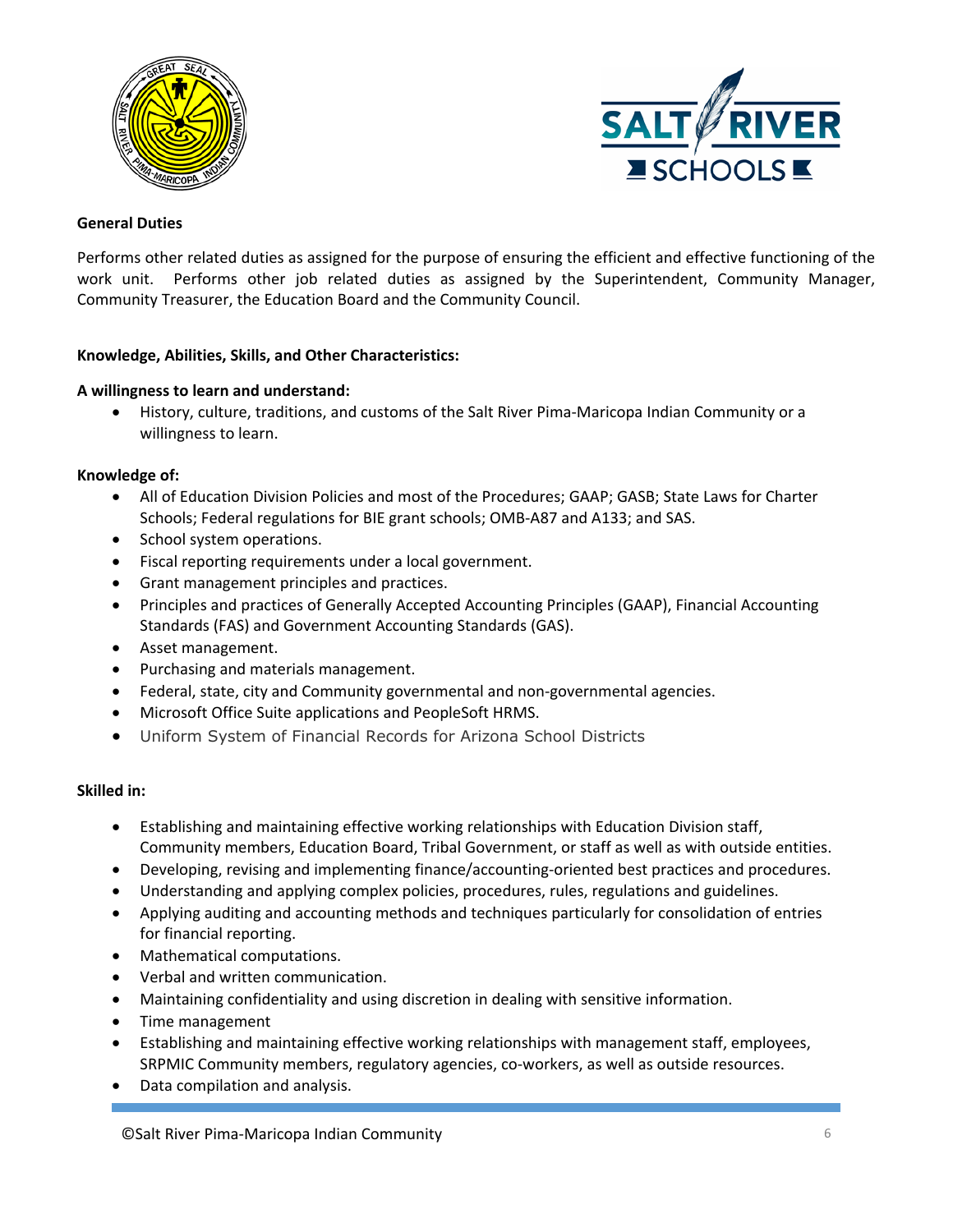



- Organizational skills.
- Presentation and facilitation.
- Complex problem-solving.

## **Ability to:**

- Plan, organize, and direct activities related to activities of staff dealing with financial reporting and accounting, purchasing, and cash management.
- Operate a personal computer and applicable software, utilize databases and develop new models, reporting mechanism, etc. as needed.
- Communicate verbally and in writing with customers, clients, members of the public, outside entities, administrative staff and co-workers.
- Produce written documents in a timely manner with clearly organized thoughts using proper sentence construction, punctuation and grammar.
- Work cooperatively with others.
- Supervise staff, evaluate performance and develop goals.
- Analyze data, draw logical conclusions, and make sound decisions.
- Maintain accurate records and prepare appropriate reports.
- Create and maintain a climate of respect.
- Ability to facilitate change and effectively embrace change management.
- Effectively utilize a computer and related software, including, but not limited to Microsoft Office Suite to fulfill job requirements.

## **Minimum Qualifications:**

**Education and Certification:** A Bachelor's degree from an accredited college or university in Finance, Accounting, Public Finance Administration, Business Administration or closely related field. **Certified Public Accountant certificate is preferred.**

**Specific Job Related Experience:** A minimum of 6 years progressively responsible and extensive experience in financial reporting, finance, financial analysis and administration, accounting or auditing.

- 2 years of government (municipal) accounting or finance experience required.
- 3 years of demonstrated successful supervisory experience is preferred.
- Knowledge of Oracle, PeopleSoft or comparable ERP system is preferred.

Equivalency- Any equivalent combination of education and experience that would allow the candidate to satisfactorily perform the duties of this position, may be considered.